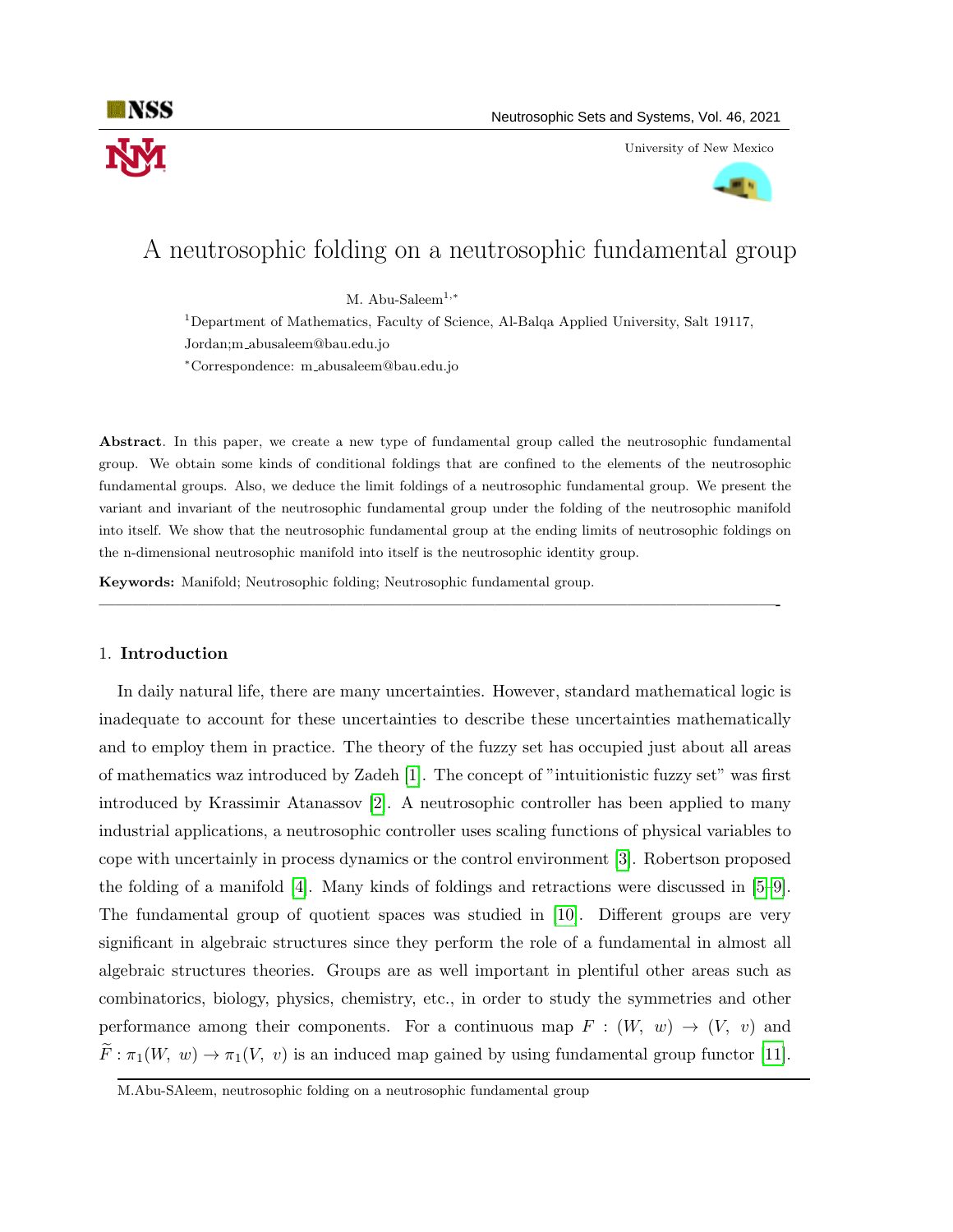One of the standard problems in the transformation of the fundamental groups has been to study the properties of a manifold and to illustrate them whenever possible.

section Preliminaries

Some essential concepts related to single-valued neutrosophic sets and the fundamental groups are shown in this section.

**Definition 1.1.** Let  $W$  be a topological space. Then the homotopy classes of loops at a given point w<sub>o</sub> with an operation  $[\alpha][\beta] = [\alpha \cdot \beta]$  is called the fundamental group and denoted by  $\pi_1(W, w_\circ)$  [\[12\]](#page-9-6).

**Definition 1.2.** Given spaces V and W with chosen points  $v_0 \in V$  and  $w_0 \in W$ , then the wedge sum  $V \vee W$  is the quotient of the disjoint union  $V \cup W$  obtained by identifying  $v_0$  and  $w<sub>o</sub>$  to a single point [\[13\]](#page-9-7).

**Definition 1.3.** Let  $\check{W}$  be a space of objects, a neutrosophic set  $\check{B}$  in  $\check{W}$  is branded by three functions called truth membership function  $\lambda_{\tilde{B}}(w)$ , indeterminacy membership function  $\xi_{\check{B}}(w)$ , and falsity membership function  $\sigma_{\check{B}}(y)$ , for which  $\lambda_{\check{B}}$ ,  $\xi_{\check{B}}$ ,  $\sigma_{\check{B}} \to \check{W} \to$  $]$  <sup>-</sup>0, 1<sup>+</sup>[ and <sup>-</sup>0≤λ<sub>B</sub>´(w) + ξ<sub>B</sub>´(w) + σ<sub>B</sub>´(w) ≤ 3<sup>+</sup>. But in real-life application in scientific and engineering problems it is hard to utilize neutrosophic set on a value of ] <sup>−</sup>0, 1 +[ [\[3,](#page-8-2) [14,](#page-9-8) [15\]](#page-9-9). We also note that in [\[16\]](#page-9-10) for (SVNS) all values are taken as the subsets of [0, 1]. We'll utilize the symbol for convenience's sake  $\langle \lambda_{\tilde{B}} , \xi_{\tilde{B}} , \sigma_{\tilde{B}} \rangle$  for the neutrosophic set  $\check{B} = \{ \langle w, \lambda_{\check{B}}(w), \xi_{\check{B}}(w), \sigma_{\check{B}}(w) \rangle : w \in \check{W} \}, T_{\check{B}} = \langle \lambda_{\check{B}}, \xi_{\check{B}}, \sigma_{\check{B}} \rangle$  and  $T_{\check{B}}(w) =$  $\langle \lambda_{\check{B}}(w), \xi_{\check{B}}(w), \sigma_{\check{B}}(w) \rangle$ , for which  $\lambda_{\check{B}}(w), \xi_{\check{B}}(w), \sigma_{\check{B}}(w) \in [0, 1]$  for all  $w \in \check{W}$ . For a neutrosophic point and simlicity we use  $(w, F(w))$  for  $(w, F_{\breve{\mathsf{B}}}(w))$ .

### 2. Main Results

Intending to our study we will create the following definitions.

**Definition 2.1.** A neutrosophic path in a topological space  $\tilde{W}$  from  $(w_0, F(w_0))$  to  $(w_1, \mathcal{F}(w_1))$  is a neutrosophic continuous map  $\check{\eta}: \widetilde{[0, 1]} \longrightarrow \tilde{W}$  in which  $\check{\eta}(0, \mathcal{F}(0)) =$  $(w_0, \mathcal{F}(w_0))$  and  $\check{\eta}(1, \mathcal{F}(1)) = (w_1, \mathcal{F}(w_1)).$ 

**Definition 2.2.** A space  $\hat{W}$  is called neutrosophic arcwise connected if for any two points (w<sub>0</sub>,  $F(w_0)$ ) and (w<sub>1</sub>,  $F(w_1)$ ) in W, there exists a neutrosophic path with begin  $(w_0, \mathcal{F}(w_0))$  and end  $(w_1, \mathcal{F}(w_1))$ .

**Definition 2.3.** Two neutrosophic continuous maps  $\check{\eta}$ ,  $\check{\xi}$ :  $\tilde{V} \longrightarrow \tilde{W}$  are neutrosophy homotopic written (  $\check{\eta} \cong \check{\xi}$ ) if there exists a neutrosophic continuous map  $\check{\phi} : \tilde{V} \times \widetilde{[0, 1]} \to \tilde{W}$ , for  $(v, F(v)) \in \tilde{V}$ ,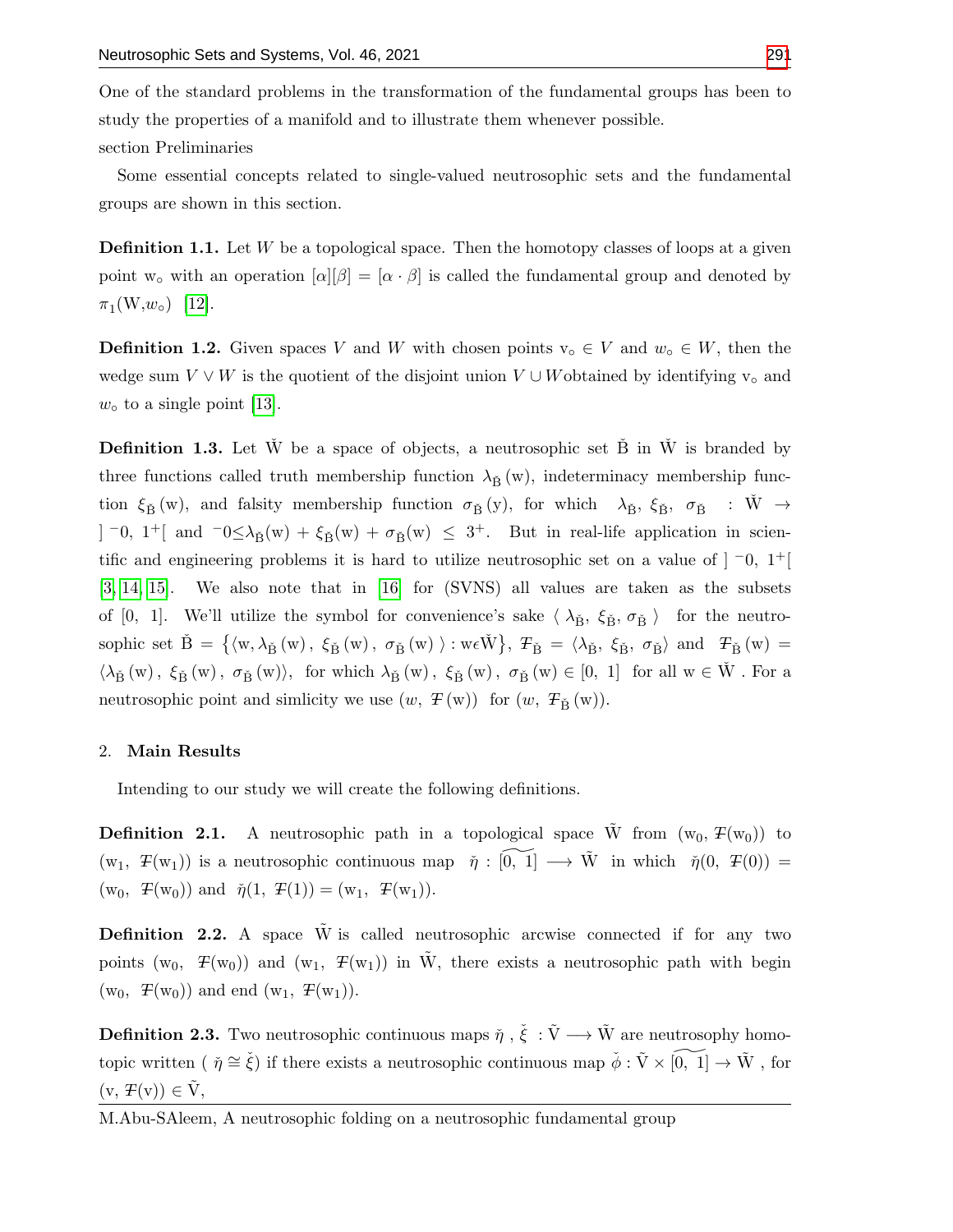$\check{\phi}((v, T(v)), (0, T(0))) = \check{\eta}(v, T(v)),$  $\check{\phi}((v, F(v)), (1, F(1))) = \check{\xi}(v, F(v)).$ 

**Definition 2.4.** A neutrosophic path  $\check{W}$  is called a neutrosophic loop if  $\check{\eta}(0, T(0))$  =  $\check{\eta}(1, T(1)).$ 

**Definition 2.5.** Let  $\check{\eta}$  is a path from  $(w_0, F(w_0))$  to  $(w_1, F(w_1))$  and let  $\check{\xi}$  is a path from  $(w_1, F(w_1))$ to  $(w_2, F(w_2))$ , then

$$
\check{\eta} \cdot \check{\xi}(t, \mathcal{F}(t)) = \begin{cases} \check{\eta}(2t, \mathcal{F}(2t)) & (0, \mathcal{F}(0)) \le (t, \mathcal{F}(t)) \le (\frac{1}{2}, \mathcal{F}(\frac{1}{2})) \\ \check{\xi}(2t-1), \mathcal{F}(2t-1)) & (\frac{1}{2}, \mathcal{F}(\frac{1}{2})) \le (t, \mathcal{F}(t)) \le (1, \mathcal{F}(1)) \end{cases}
$$

**Definition 2.6.** The neutrosophic fundamental group in neutrosophic space  $\check{W}$  at the neutrosophic base point b is the set of neutrosophic homotopy classes of neutrosophic loops with the product operation  $[\tilde{\eta}][\check{\xi}] = [\tilde{\eta} \cdot \check{\xi}]$  and denoted as  $^{\text{ne}}_{\pi}(\check{W}, \check{b})$ .

**Definition 2.7.** The neutrosophic group  $\tilde{G}$  is a group with neutrosophic elements, i.e. the neutrosophic elements  $\tilde{g}$  can be represented as  $\tilde{g}=(g, \Upsilon(g)).$ 

**Definition 2.8.** Let  $\tilde{N}_1$  and  $\tilde{N}_2$  be two neutrosophic manifolds of dimension  $n_1$  and  $n_2$ respectively. A neutrosophic map  $\Im : \tilde{N}_1 \to \tilde{N}_2$  is called a neutrosophic topological folding iff  $\Im \circ \tilde{\delta} : \widetilde{[0, 1]} \to \tilde{N}_2$  is an induced piecewise neutrosophic geodesic that does not preserve length as  $\tilde{\delta}$ , whenever  $\tilde{\delta} : \tilde{[0, 1]} \to \tilde{N}_1$  is a piecewise geodesic neutrosophic path. For simplicity, we denote the neutrosophic topological folding by neutrosophic folding.

**Example 2.9.** Let  $\tilde{\mathfrak{S}}^n$  be a neutrosophic sphere of dimension n. Then,  $\pi(\tilde{\mathfrak{S}}^1, \tilde{\mathfrak{a}}) \approx \tilde{Z}$ ,  $\mathbb{R}^{\text{ne}}(\tilde{\mathfrak{S}}^n, \check{\mathfrak{a}}) = \check{0}$  (neutrosophic identity group) for  $n \geq 2$ . Also,  $\mathbb{R}^{\text{ne}}(\tilde{R}^n, \check{\mathfrak{a}}) = \check{0}$  for  $n \geq 1$ .

**Lemma 2.10.** Two types of neutrosophic foldings  $\Im_j:\tilde{S}_1^1 \to \tilde{S}_2^1$ ,  $(j = 1, 2)$  without singularities induce neutrosophic foldings

 $\widehat{\mathfrak{S}}_{j}: \pi(\tilde{\mathfrak{S}}_1^1) \to \pi^{\mathrm{ne}}(\tilde{\mathfrak{S}}_2^1)$  such that  $\widehat{\mathfrak{S}}_{j}$   $\left(\pi^{\mathrm{ne}} \tilde{\mathfrak{S}}_1^1\right)$  $\begin{pmatrix} 1 \\ 1 \end{pmatrix} = \frac{ne}{\pi} \left( \Im_j \left( \tilde{\mathfrak{S}}_1^1 \right) \right).$ 

*Proof.* Let  $\Im_1 : \tilde{\mathfrak{S}}_1^1 \to \tilde{\mathfrak{S}}_2^1$  be a neutrosophic folding such that  $\Im_1(e^{i\theta}, F(e^{i\theta})) =$  $(re^{i\theta}, T(re^{i\theta}))$ ,  $r > 0$ ,  $\theta \in [0, 2\pi)$  then we obtain an induced neutrosophic folding  $\widehat{\mathfrak{S}}_1: \pi(\widetilde{\mathfrak{S}}_1^1) \to \pi(\widetilde{\mathfrak{S}}_2^1)$  such that  $\widehat{\mathfrak{S}}_1[\alpha, T(\alpha)] = [r\alpha, T(r\alpha)],$  where  $\alpha = e^{i(2m\pi\theta)}, m \in \mathbb{Z}$ , and so  $\widehat{\Im}_1\left( \frac{\mathfrak{m}}{\pi}(\tilde{\mathfrak{S}}_1^1)\right) = \frac{\mathfrak{m}}{\pi} \left( \Im_1\left( \tilde{\mathfrak{S}}_1^1 \right) \right)$ . Also, let

 $\Im_2: \tilde{\mathfrak{S}}_1^1 \to \tilde{\mathfrak{S}}_2^1$  be a neutrosophic folding such that

 $\Im_2\left(e^{i\theta}, T\left(e^{i\theta}\right)\right) = \left(re^{i\varphi}, T\left(re^{i\varphi}\right)\right), \ \theta, \ \varphi \in [0, 2\pi) \ 0 \leq \theta < 2\pi, \ \theta - \varphi \in [0, 2\pi), \text{then we get an}$ induced neutrosophic folding  $\hat{\mathfrak{S}}_2: \pi^{\mathsf{ne}}(\tilde{\mathfrak{S}}_1^1) \to \pi^{\mathsf{ne}}(\tilde{\mathfrak{S}}_2^1)$  such that  $\hat{\mathfrak{S}}([\alpha, \mathcal{F}(\alpha)]) = [\beta, \mathcal{F}(\beta)]$ , where  $\alpha = e^{i(2m\pi\theta)}, \ \beta = e^{i(2m\pi\varphi)}, \ m \in \mathbb{Z}, \text{ and so } \widehat{\Im}\left(\widehat{\pi}(\tilde{\mathfrak{S}}_1^1)\right) = \widehat{\pi}\left(\Im_2\left(\tilde{\mathfrak{S}}_1^1\right)\right).$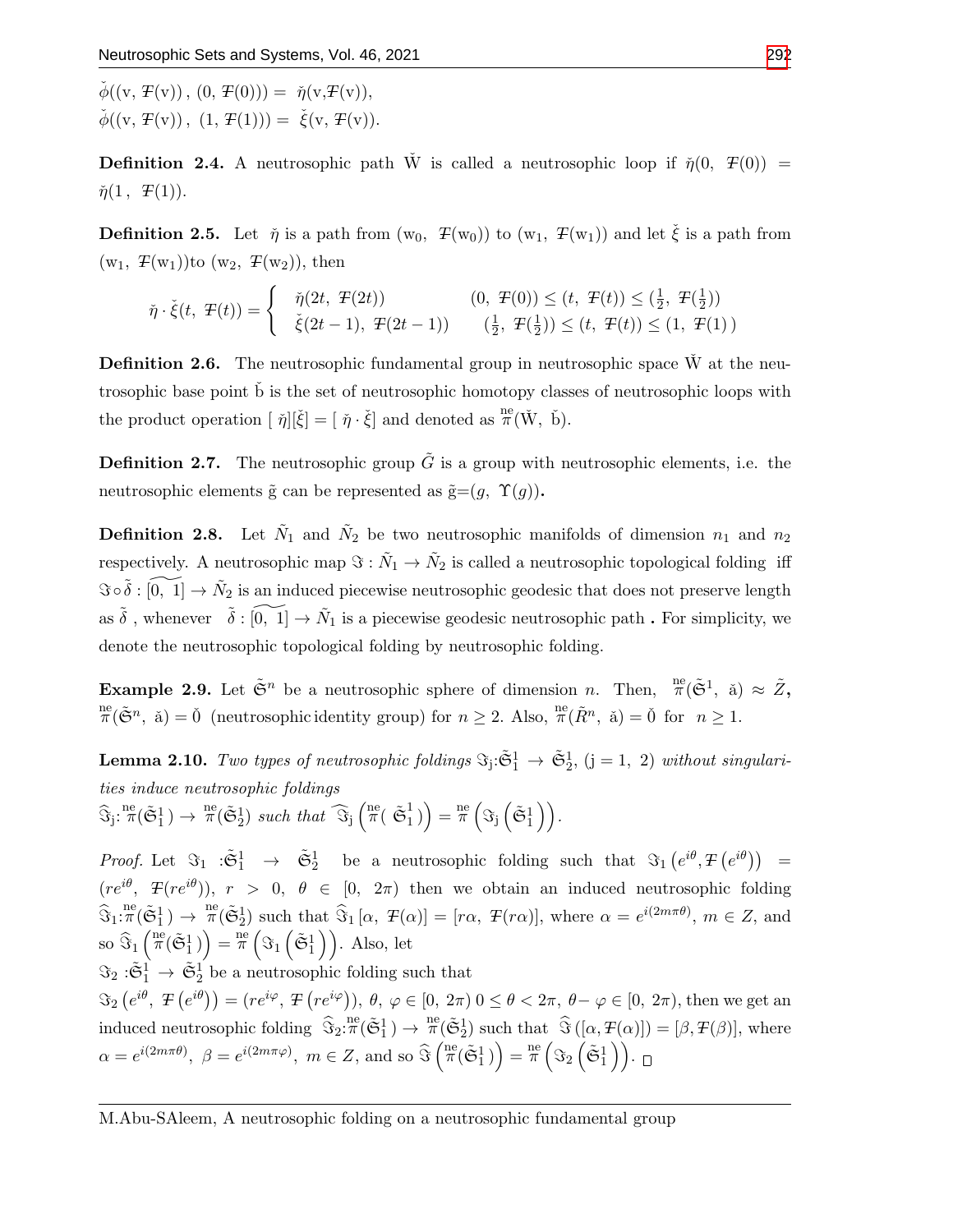Now we use some interesting transformations on a neutrosophic manifold to describe the structure of a neutrosophic fundamental group. However, in the following theorem, we will describe many types of neutrosophic foldings on the neutrosophic sphere of dimension 1 and neutrosophic torus.

<span id="page-3-1"></span>**Theorem 2.11.** There are different types of neutrosophic foldings  $\Im : \tilde{\mathfrak{S}}_1^1 \to \tilde{\mathfrak{S}}_2^1$  which induced neutrosophic foldings  $\widehat{\Im}^{\text{ne}}$   $(\widetilde{\mathfrak{S}}_1^1) \rightarrow \pi^{\text{ne}}$   $(\widetilde{\mathfrak{S}}_2^1)$  such that  $\widehat{\Im}(\pi^{\text{ne}}(\widetilde{\mathfrak{S}}_1^1))$  is either isomorphic to  $0, \tilde{Z}$  or  $\tilde{G}$ , where  $\tilde{G} = \{(n, 0, 0, 0) : n \in Z \}$ .

*Proof.* (i) If  $\Im: \tilde{\mathfrak{S}}_1^1 \to \tilde{\mathfrak{S}}_2^1$  is a neutrosophic folding by a cut as in Fig.[\(1.](#page-3-0)a), then clearly  $\widehat{\Im}_j\left(\begin{smallmatrix}\mathrm{ne}&&\&\pi\end{smallmatrix}\right)$  $\left(\begin{smallmatrix} 1 \ 1 \end{smallmatrix}\right) = \frac{\mathrm{ne}}{\pi} \left( \Im \left( \tilde{\mathfrak{S}}_1^1 \right) \right) = \tilde{0} \;.$ 

(ii) If  $\mathfrak{F} \colon \tilde{\mathfrak{S}}_1^1 \to \tilde{\mathfrak{S}}_2^1$  is a neutrosophic folding without singularity of on  $\tilde{\mathfrak{S}}_1^1$ , then  $\mathfrak{F}(\tilde{\mathbf{S}}^1)$  is a neutrosophic manifold which is homeomorphic to  $\tilde{\mathfrak{S}}_1^1$  as in Fig.[\(1.](#page-3-0)b), and so  $\widehat{\mathfrak{S}}_j\left(\pi^e(\tilde{\mathfrak{S}}_1^1)\right)$  = ne  $\frac{\pi}{\pi} \left( \Im \left( \begin{array}{c} z_1 \end{array} \right)$  $\binom{1}{1}$   $\approx \tilde{Z}$ .

<span id="page-3-0"></span>



(iii) If  $\Im: \tilde{\mathfrak{S}}_1^1 \to \tilde{\mathfrak{S}}_2^1$  is a neutrosophic folding such that  $\Im(\text{geometry}) = \text{geometry}$  and neutrosophic folding by a cut to all other neutrosophy as in Fig.[\(2\)](#page-4-0) Then there is an induced neutrosophic folding  $\Im : \tilde{\pi}_1(\tilde{\mathfrak{S}}_1^1) \to \pi^{\text{ne}}(\tilde{\mathfrak{S}}_2^1)$  for which  $\widehat{\Im}_j\left(\begin{matrix} \text{ne}(\tilde{\mathfrak{S}}_1^1) \end{matrix}\right) = \pi^{\text{ne}}\left(\Im\left(\tilde{\mathfrak{S}}_1^1\right)\right) \approx \tilde{G},$ where  $\tilde{G} = \{(n, 0, 0, 0) : n \in \mathbb{Z} \}.$ 

 $\Box$ 

M.Abu-SAleem, A neutrosophic folding on a neutrosophic fundamental group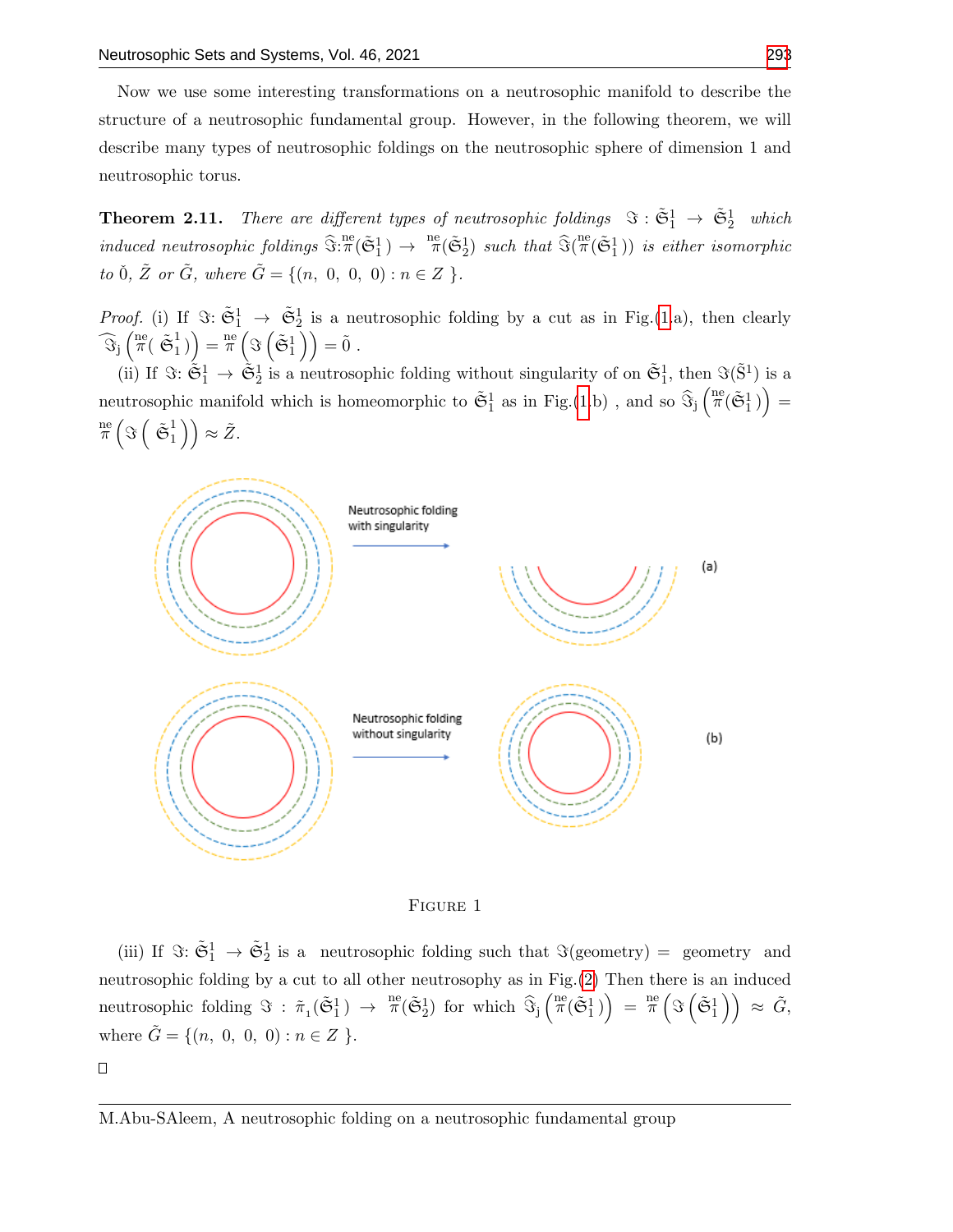<span id="page-4-0"></span>

FIGURE 2

**Theorem 2.12.** There are different types of neutrosophic foldings  $\Im : \tilde{T}_1^1 \rightarrow \tilde{T}_2^1$  which  $induce\ \ neutrosophic\ \,foldings\ \ \widehat{\mathbb{S}}_{\mathbf{j}}:\tilde{\pi}_{1}(\tilde{\mathrm{T}}_{1}^{1})\rightarrow\tilde{\pi}_{1}(\tilde{\mathrm{T}}_{2}^{1})\ \ \textit{such that}\ \ \widehat{\mathbb{S}}_{\mathbf{j}}\left(\tilde{\pi}_{1}(\tilde{\mathrm{T}}_{1}^{1})\right)\ \approx\ G_{1}\ \times\ G_{2}\ \ \textit{where}$  $G_1$  and  $G_2$  are either  $\tilde{0}$ ,  $\tilde{Z}$  or  $\{(n, 0, 0, 0) : n \in Z \}$ .

*Proof.* The proof of this theorem is similar to the proof of theorem [2.11.](#page-3-1)  $\Box$ 

**Theorem 2.13.** Let  $\tilde{\mathcal{M}}$  be the neutrosophic annulus and let  $\tilde{E}^2$  denote the closed neutrosophic unit ball in  $\tilde{R}^2$ . Then there is a sequence of neutrosophic foldings  $\Im_m : \tilde{\mathcal{M}} \longrightarrow \tilde{E}^2, m =$ 1, 2, .., k for which  $\pi(\lim_{k\to\infty} (\Im_k(\tilde{\mathcal{M}}))) = 0.$ 

Proof. We can define a sequence of neutrosophic foldings as follows:

$$
\begin{aligned}\n\mathfrak{S}_1: \tilde{\mathcal{M}}_1 &\longrightarrow \tilde{\mathcal{M}}_2, &\quad \tilde{\mathcal{M}}_1 \subseteq \tilde{\mathcal{M}}_2 \subseteq \tilde{E} \\
\mathfrak{S}_2: \tilde{\mathcal{M}}_2 &\longrightarrow \tilde{\mathcal{M}}_3, &\quad \tilde{\mathcal{M}}_2 \subseteq \tilde{\mathcal{M}}_3 \subseteq \tilde{E} \\
&\vdots &\vdots \\
\mathfrak{S}_k: \tilde{\mathcal{M}}_{k-1} \subseteq \tilde{\mathcal{M}}_k &\quad \tilde{\mathcal{M}}_{k-1} \subseteq \tilde{\mathcal{M}}_k \subseteq \tilde{E}^2 \\
&\quad \text{and so } &\lim_{k \to \infty} (\mathfrak{S}_k (\tilde{\mathcal{M}})) = \tilde{0} \text{ as in Fig. (3). Hence, } \pi(\lim_{k \to \infty} (\mathfrak{S}_k (\tilde{\mathcal{M}}))) = \pi(\tilde{E}^2), \text{ thus} \\
&\stackrel{\text{ne}}{\pi}(\lim_{k \to \infty} (\mathfrak{S}_k (\tilde{\mathcal{M}}))) = \tilde{0}.\n\end{aligned}
$$

Lemma 2.14. The neutrosophic fundamental group of the limit neutrosophic foldings of a neutrosophic manifold which is homeomorphic to  $\tilde{\mathfrak{S}}^n,$   $\mathrm{n}\geq 2$  is the neutrosophic identity group.

*Proof.* The proof follows explicitly from the concept of a neutrosophic folding.  $\Box$ 

**Theorem 2.15.** Let  $\tilde{D}_n$  be the disjoint union of neutrosophic n discs on the neutrosophic sphere  $\tilde{\mathfrak{S}}^2$ . Then there is a sequence of neutrosophic foldings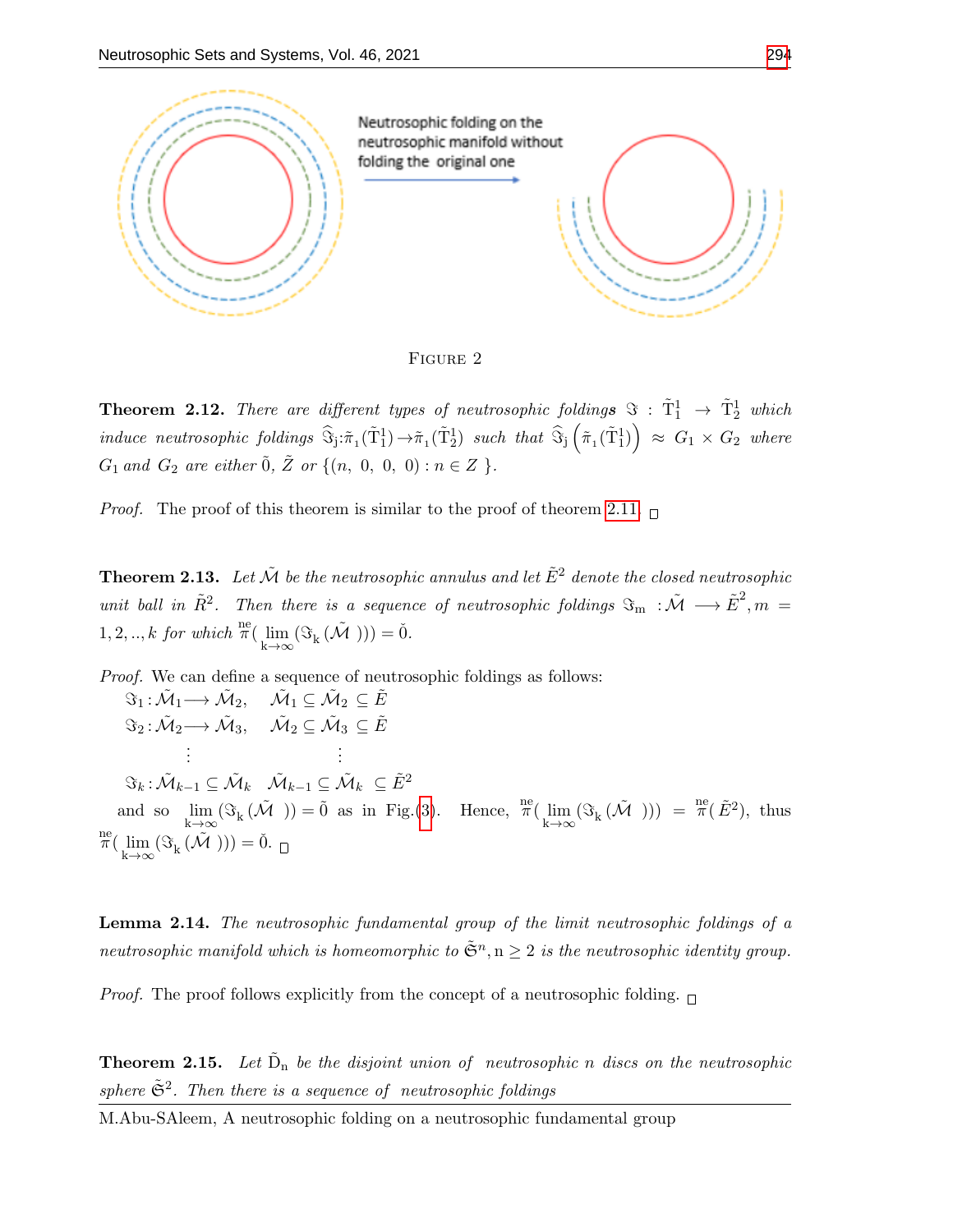<span id="page-5-0"></span>



$$
\mathfrak{F}_{m}: \left(\tilde{\mathfrak{S}}^{2}-\tilde{\mathbf{D}}_{n}\right)_{m-1} \to \left(\tilde{\mathfrak{S}}^{2}-\tilde{\mathbf{D}}_{n}\right)_{m}: m = 1, 2, \dots k \text{ in which}
$$
  

$$
\pi(\lim_{k \to \infty} \mathfrak{F}_{k}(\tilde{\mathfrak{S}}^{2}-\tilde{\mathbf{D}}_{n})) = \check{0}.
$$

*Proof.* Let  $\tilde{D}_n$  be the disjoint union of neutrosophic n discs on the neutrosophic sphere  $\tilde{\mathfrak{S}}^2$ . Then, we can define a sequence of neutrosophic foldings as:

$$
\Im_{1}: \left(\tilde{\mathfrak{S}}^{2} - \tilde{D}_{n}\right)_{0} \rightarrow \left(\tilde{\mathfrak{S}}^{2} - \tilde{D}_{n}\right)_{1} \subseteq \tilde{\mathfrak{S}}^{2}
$$
\n
$$
\Im_{2}: \left(\tilde{\mathfrak{S}}^{2} - \tilde{D}_{n}\right)_{1} \rightarrow \left(\tilde{\mathfrak{S}}^{2} - \tilde{D}_{n}\right)_{2} \subseteq \tilde{\mathfrak{S}}^{2}
$$
\n
$$
\vdots \qquad \vdots \qquad \vdots
$$
\n
$$
\Im_{k}: \left(\tilde{\mathfrak{S}}^{2} - \tilde{D}_{n}\right)_{k-1} \rightarrow \left(\tilde{\mathfrak{S}}^{2} - \tilde{D}_{n}\right)_{k} \subseteq \tilde{\mathfrak{S}}^{2},
$$
\nfor which  $\lim_{k \to \infty} \Im_{k} \left(\tilde{\mathfrak{S}}^{2} - \tilde{D}_{n}\right)_{k-1} = \tilde{\mathfrak{S}}^{2}$  as in Fig.(4) for  $n = 2$ . Hence,  
\n $\frac{\text{ne}}{\pi} \left(\lim_{k \to \infty} \Im_{k} \left(\tilde{\mathfrak{S}}^{2} - \tilde{D}_{n}\right)_{k-1}\right) = \frac{\text{ne}}{\pi} \left(\tilde{\mathfrak{S}}^{2}\right)$ . Therefore,  $\frac{\text{ne}}{\pi} \left(\Im_{k} \left(\tilde{\mathfrak{S}}^{2} - \tilde{D}_{n}\right)_{k-1}\right) = \tilde{0}$ .  $\Box$ 

**Theorem 2.16.** There is a kind of a neutrosophic folding on  $\tilde{\mathfrak{S}}^2$  for which  $\frac{\text{ne}}{\pi}(\lim_{m\to\infty} \Im_k(\tilde{\mathfrak{S}}^2))$ is either a free neutrosophic group of rank n or a neutrosophic identity group.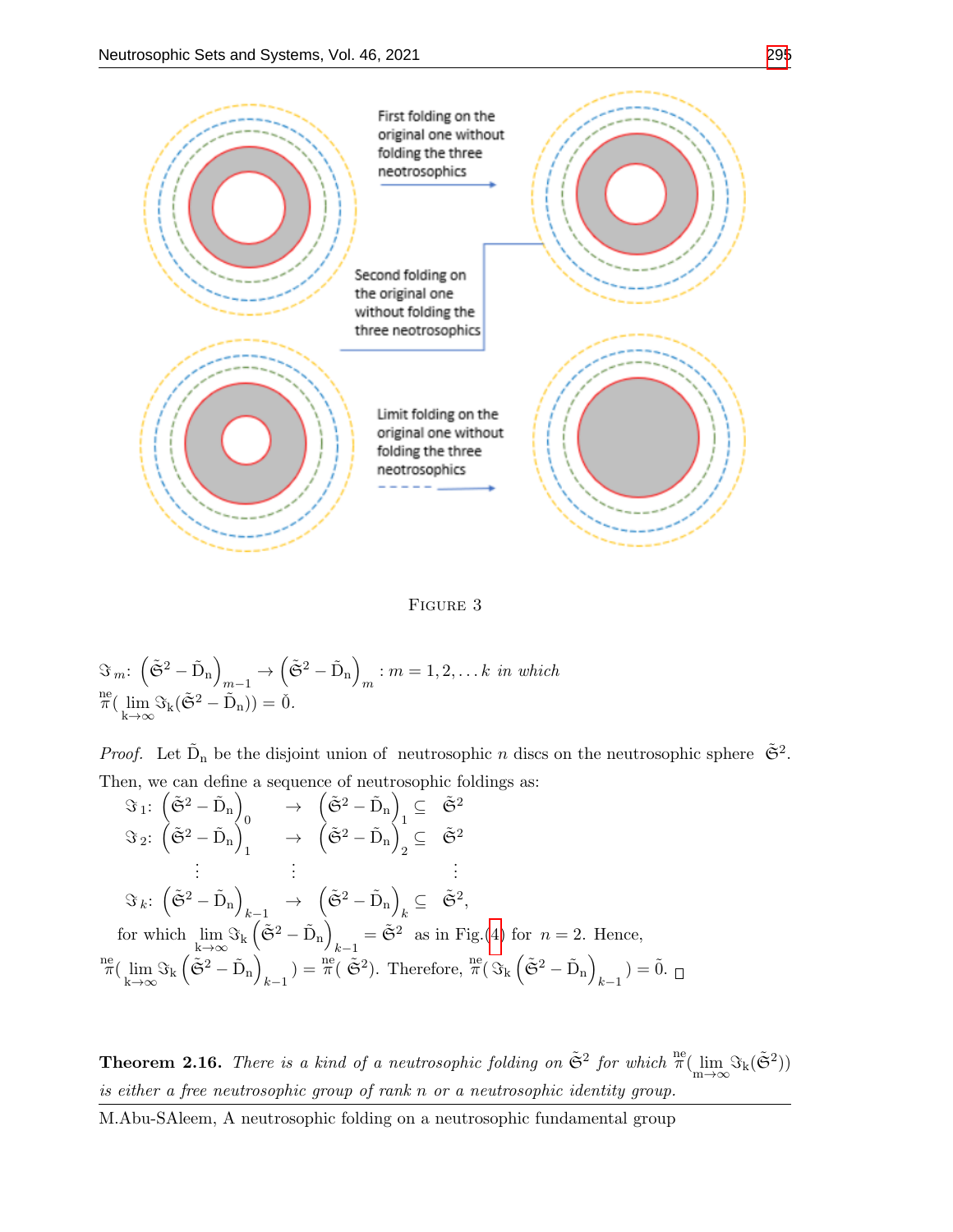<span id="page-6-0"></span>

Figure 4

*Proof.* Consider the following chain of neutrosophic folding on  $\tilde{\mathfrak{S}}^2$  $\Im_1: \tilde{\mathfrak{S}}^2 \to \tilde{\mathfrak{S}}^2_1, \qquad \text{radius} \, (\tilde{\mathfrak{S}}^2) \; < \text{radius} \, (\tilde{\mathfrak{S}}^2_1)$  $\frac{2}{1}$ ,  $\Im_2\colon \tilde{\mathfrak{S}}_1^2 \to \tilde{\mathfrak{S}}_2^2\,, \qquad \text{radius}\, (\,\tilde{\mathfrak{S}}_1^2) \; < \text{radius}\, (\tilde{\mathfrak{S}}_2^2)$  $\frac{2}{2}$ ), . . . . . .  $\Im_{\mathrm{k}}: \tilde{\mathfrak{S}}_{k-1}^2 \rightarrow \tilde{\mathfrak{S}}_k^2, \quad \text{radius} \, (\tilde{\mathfrak{S}}_{k-1}^2) < \text{ radius} \, (\tilde{\mathfrak{S}}_k^2)$  $\frac{z}{k}$ ), then we have two cases: Case (1) If  $\lim_{k \to \infty} \Im_k(\tilde{\mathfrak{S}}^2) = \tilde{\mathfrak{S}}^2 - \tilde{D}_n$ , for some n as in Fig. [\(5\)](#page-7-0) for n = 2 then  $\pi(\lim_{k\to\infty} \Im_k(\tilde{\mathfrak{S}}^2)) = \pi(\lim_{k\to\infty}$ k→∞  $\Im_k(\tilde{\mathfrak{S}}^2 - \tilde{D}_n))$ . Since  $\bigvee_{j=1}^n \tilde{\mathfrak{S}}_j$  is a neutrosophic deformation retract of  $\tilde{\mathfrak{S}}^2 - \tilde{D}_n$ , it follows that  $\pi(\tilde{\mathfrak{S}}^2 - \tilde{D}_n)$  is a free neutrosophic group of rank *n*. Thus,  $\pi^{\text{ne}}(\lim_{m\to\infty} \Im_k(\tilde{\mathfrak{S}}^2))$  is a free neutrosophic group of rank n. Case(2) If  $\pi(\lim_{k\to\infty} \Im_k(\tilde{\mathfrak{S}}^2))$  is a neutrosophic sphere of radius  $\infty$ , then  $\pi(\lim_{k\to\infty} \Im_k(\tilde{\mathfrak{S}}^2)) = 0$ . Hence, the proof is complete.  $\Box$ 

**Remark 2.17.** Let  $\tilde{\mathcal{M}}$  and  $\tilde{\mathcal{M}}_1$  be two neutrosophic manifolds of the same dimension and let  $\Im: \tilde{\mathcal{M}} \to \tilde{\mathcal{M}}$  1be any neutrosophic folding of  $\tilde{\mathcal{M}}$  into  $\tilde{\mathcal{M}}$  1. Then,  $\pi^{\text{ne}}(\lim_{k \to \infty} \Im_k(\tilde{\mathcal{M}}))$  $_{k-1}))$  and  $_{\pi}^{\text{ne}}(\Im(\tilde{\mathcal{M}}))$  needed not to be equal.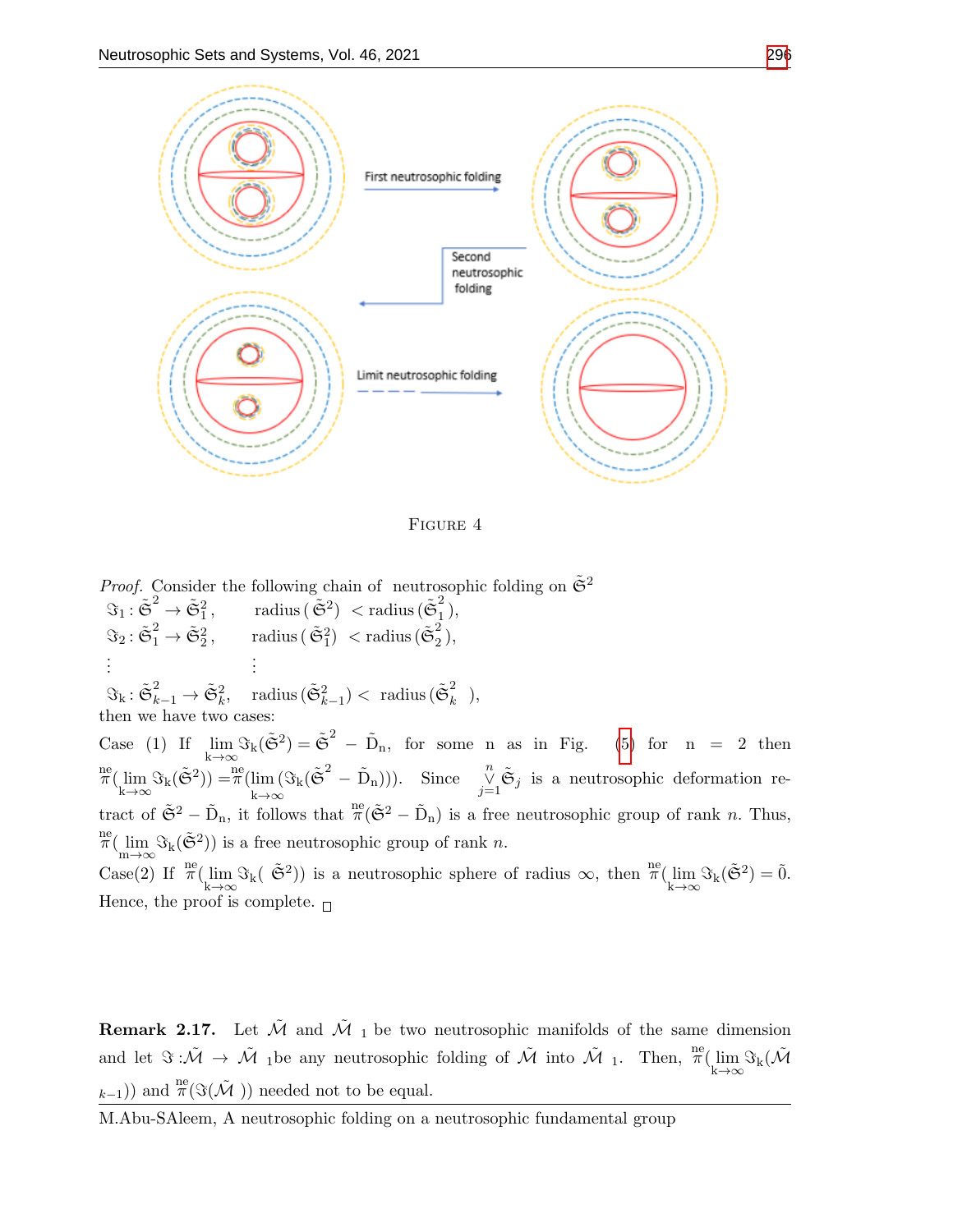<span id="page-7-0"></span>

Figure 5

*Proof.* We will show this result by considering the following counter-example, Let  $\tilde{\mathcal{M}} = \tilde{\mathfrak{S}}^1$ , then we have a chain of neutrosophic folding as in Fig.[\(6\)](#page-8-3), we have  $\lim_{k\to\infty} S_k(\tilde{\mathfrak{S}}_{k-1}^1) \approx \tilde{L}$ (neutrosophic line), and so  $_{k \to \infty}^{\text{ne}}$  ( $\lim_{k \to \infty}$   $\Im_k$ )  $\tilde{\mathfrak{S}}_k$  $\binom{1}{k-1}$  =  $\pi(\tilde{\mathbf{L}})$  =  $\check{\mathbf{0}}$  but  $_{\pi}^{\text{ne}}(\Im(\tilde{\mathfrak{S}}^1)) = \frac{\text{ne}}{\pi}(\tilde{\mathfrak{S}}^1) \approx \tilde{Z}$ . Hence,  $_{\pi}^{\text{ne}}(\lim_{k \to \infty} \Im_k(\tilde{\mathcal{M}}_{k-1})) \not\approx \frac{\text{ne}}{\pi}(\Im(\tilde{\mathcal{M}})).$ 

Theorem 2.18. The neutrosophic fundamental group at end limits of neutrosophic foldings of an n-dimensional neutrosophic manifold  $\tilde{\cal M}^{-n}$  into itself is the neutrosophic identity group.

*Proof.* Let  $\Im_i$  be a neutrosophic folding of an *n*-dimensional neutrosophic manifold  $\tilde{M}^n$ . Then we, get the following chains,

$$
\tilde{\mathcal{M}}^{n} \xrightarrow{\mathfrak{I}_{1}^{1}} \tilde{\mathcal{M}}_{1}^{n} \xrightarrow{\mathfrak{I}_{2}^{1}} \tilde{\mathcal{M}}_{2}^{n} \rightarrow \cdots \tilde{\mathcal{M}}_{k-1}^{n} \cdots \stackrel{\lim_{k \to \infty} \mathfrak{I}_{k}^{1}}{\longrightarrow} \tilde{\mathcal{M}}^{n-1}
$$
\n
$$
\tilde{\mathcal{M}}^{n-1} \xrightarrow{\mathfrak{I}_{1}^{2}} \tilde{\mathcal{M}}_{1}^{n-1} \xrightarrow{\mathfrak{I}_{2}^{2}} \tilde{\mathcal{M}}_{2}^{n-1} \rightarrow \cdots \tilde{\mathcal{M}}_{k-1}^{n-1} \cdots \stackrel{\lim_{k \to \infty} \mathfrak{I}_{k}^{2}}{\longrightarrow} \tilde{\mathcal{M}}^{n-2}
$$
\n
$$
\vdots \qquad \vdots \qquad \vdots \qquad \vdots
$$
\n
$$
\tilde{\mathcal{M}}^{1} \xrightarrow{\mathfrak{I}_{1}^{1}} \tilde{\mathcal{M}}_{1}^{1} \xrightarrow{\mathfrak{I}_{2}^{1}} \tilde{\mathcal{M}}_{2}^{1} \cdots \tilde{\mathcal{M}}_{k-1}^{1} \cdots \stackrel{\lim_{k \to \infty} \mathfrak{I}_{k}^{n}}{\longrightarrow} \tilde{\mathcal{M}}^{0}.
$$
\nAs a result, of the last sequence, the ending limits of neutrosophic foldings is a zero-dimensional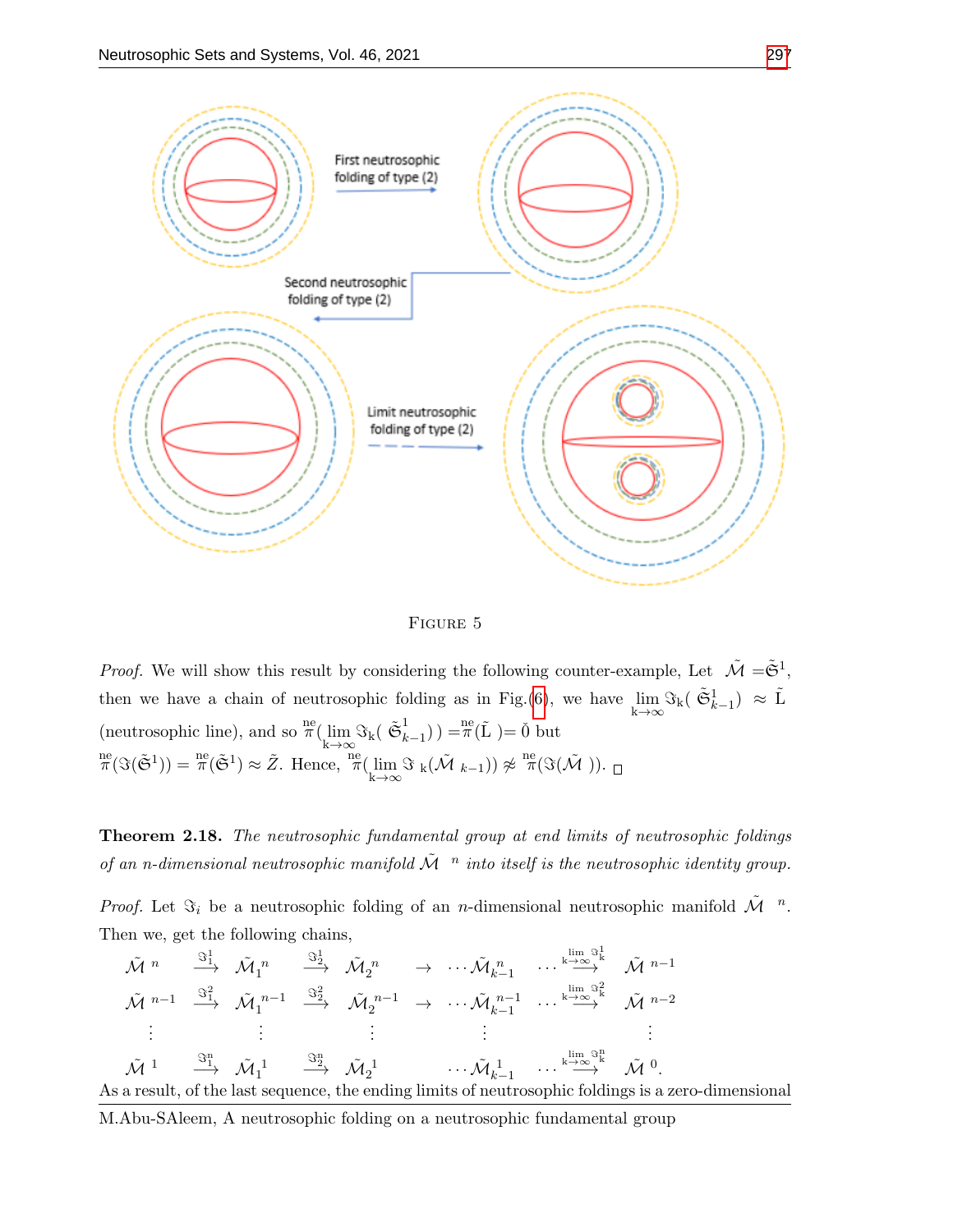<span id="page-8-3"></span>



neutrosophic manifold, it is a neutrosophic point and the neutrosophic the fundamental group of a neutrosophic point is the neutrosophic identity group.  $\Box$ 

## 3. conclusions

As a result, the neutrosophic fundamental group and foldings map impact on a neutrosophic fundamental group is introduced. We use the transformation to describe the elements of a neutrosophic fundamental group. Under the folding map, many kinds of the isomorphic neutrosophic group are obtained.

## References

- <span id="page-8-0"></span>[1] Zadeh, L. A. Fuzzy sets. Information and Control, 1965; Volume 8, pp. 338-353.
- <span id="page-8-1"></span>[2] Atanassov, K. Intuitionistic fuzzy sets. Fuzzy Sets and Systems, 1986; Volume 20, pp. 87-96.
- <span id="page-8-2"></span>[3] Smarandache, F.; Pramanik, S. (Editors), New Trends in Neutrosophic Theory and Applications, Volume II. Brussels: Pons Editions, 2018.